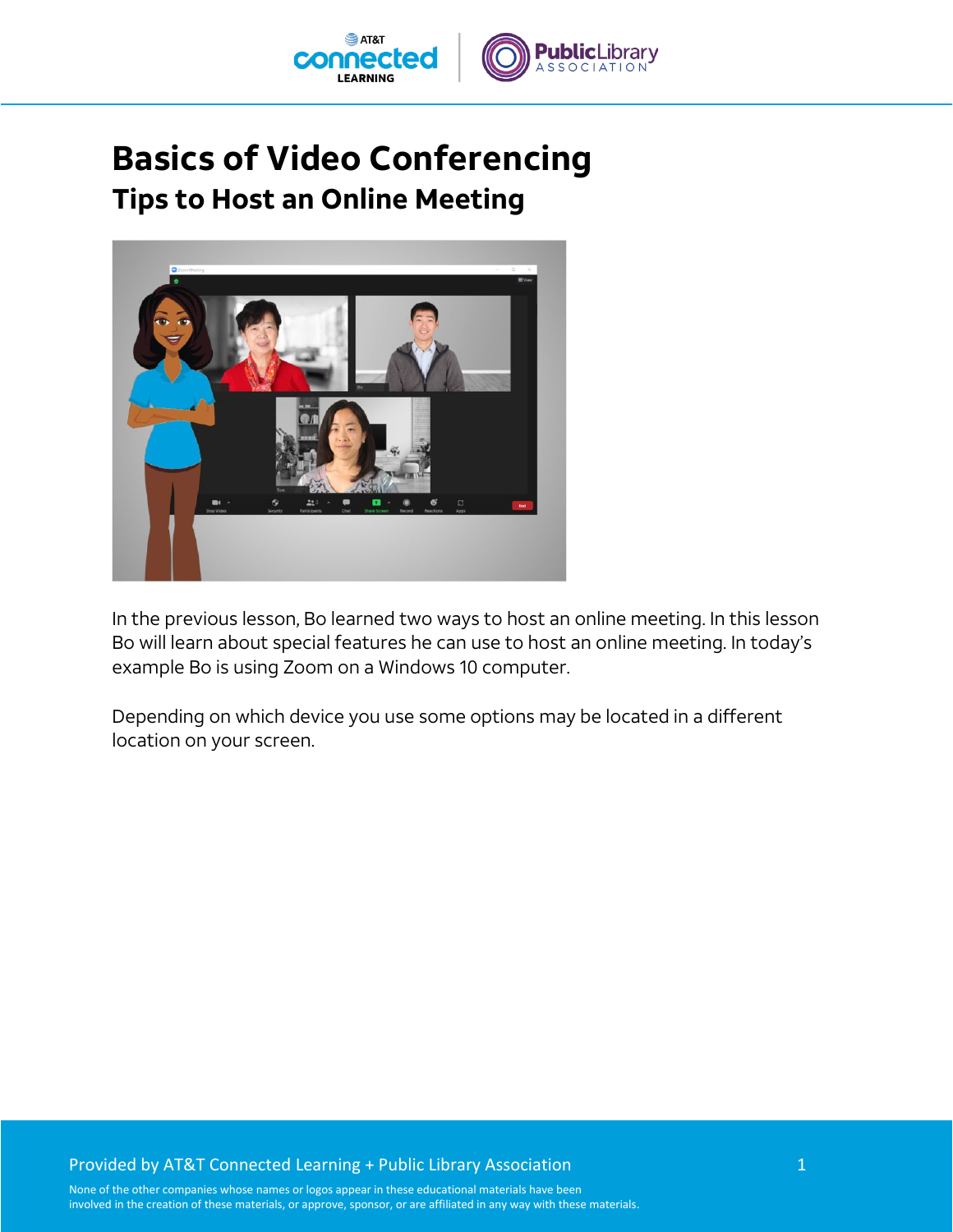



Bo is in a meeting with his mother and sister. As the meeting host Bo sees additional features that did not show up when he was a participant. Some host features may vary depending on the video conferencing platform.

The Meeting host features can be found in the menu at the bottom of the screen.



The "Security" menu allows Bo to

Provided by AT&T Connected Learning + Public Library Association 2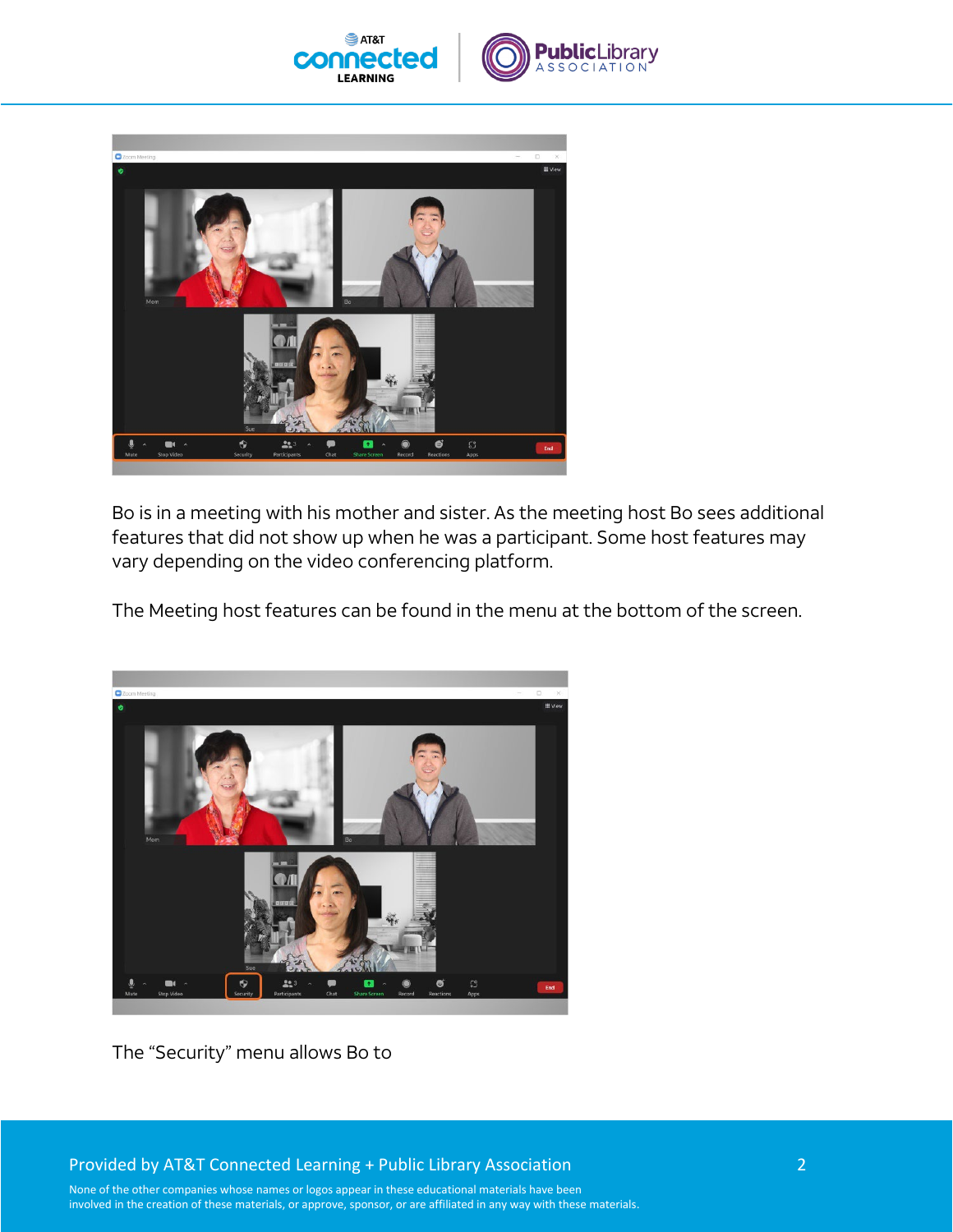



lock a meeting which limits how many people can attend.



He can "Enable Waiting Room" which creates a space where anyone who hasn't joined the meeting will have to wait before they can be admitted by the host.

Provided by AT&T Connected Learning + Public Library Association 3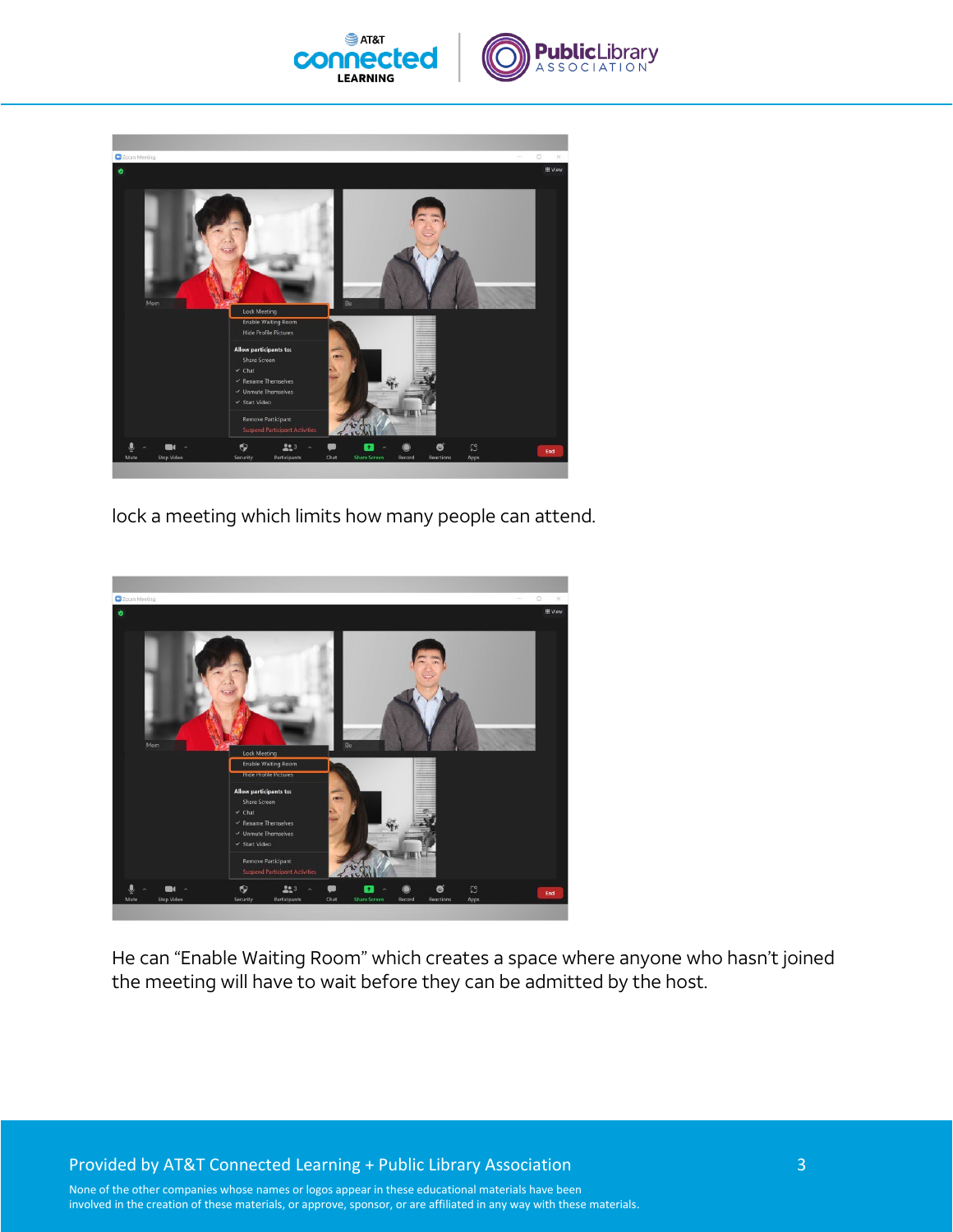



He can "Hide Profile Pictures", which removes pictures from participant profiles, and displays the username instead.



As a meeting host Bo can also choose what participants are able to do during the meeting by checking and unchecking various options. As a host he can allow people to share their screens with the group, allow participants to chat and rename themselves, mute or unmute participants and more.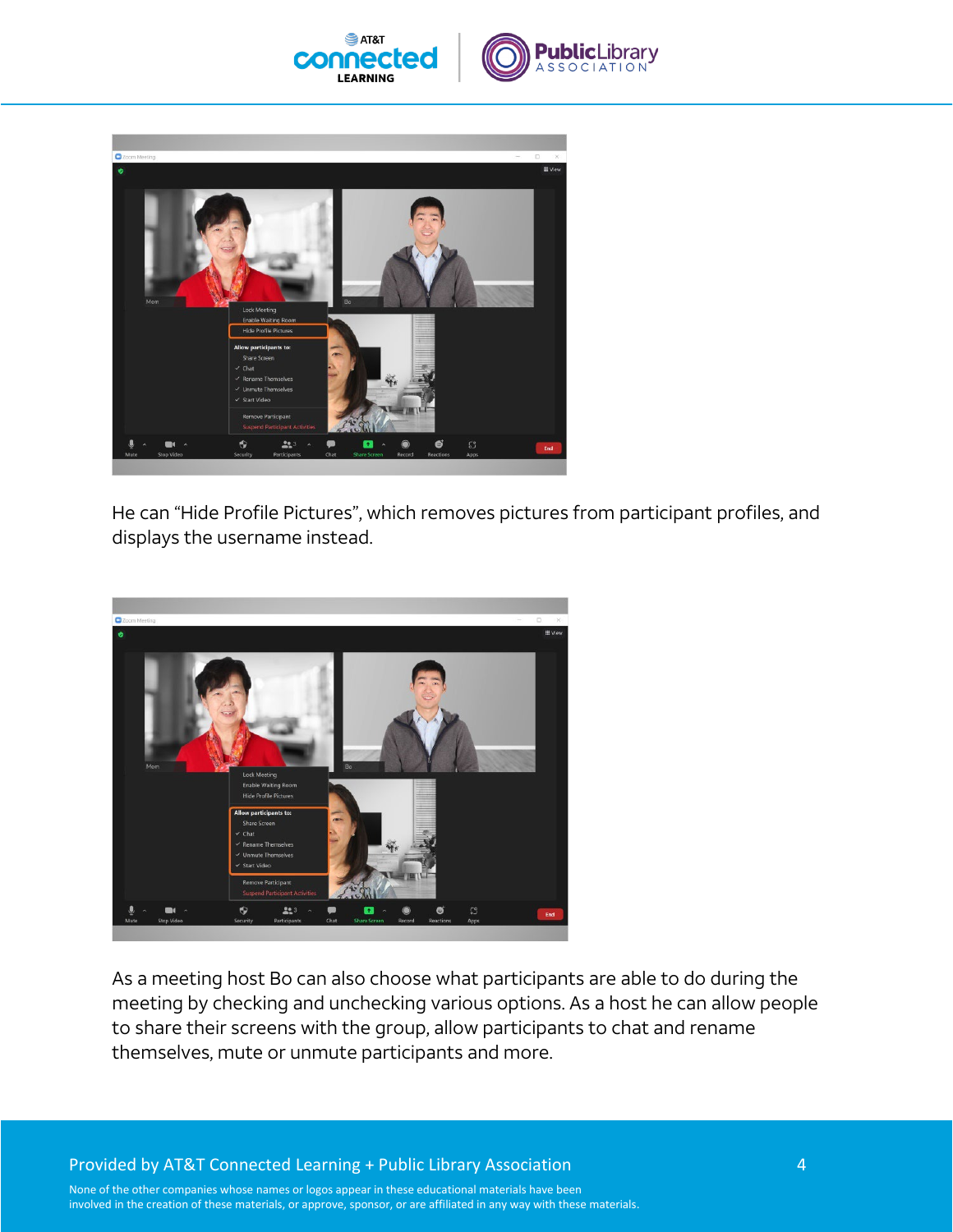



The "Remove Participant" feature allows Bo to remove someone from the meeting. That person cannot rejoin the meeting until Bo allows it.



As the host, Bo can mute and unmute attendees in the Participants tab.

Provided by AT&T Connected Learning + Public Library Association 5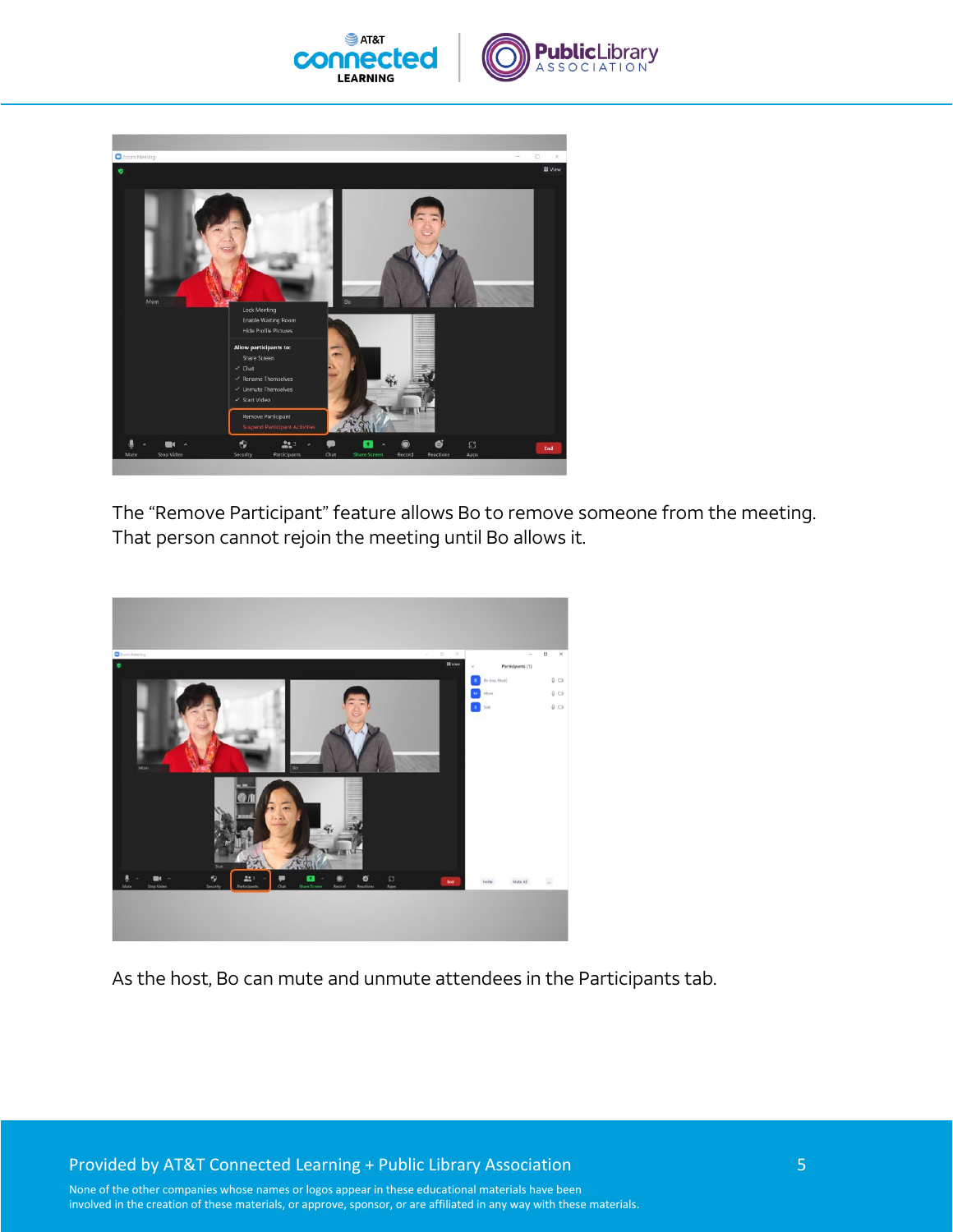



He can mute everyone by clicking the Mute All button.



He can also mute an individual by clicking the Mute button next to a person's name.

Provided by AT&T Connected Learning + Public Library Association 6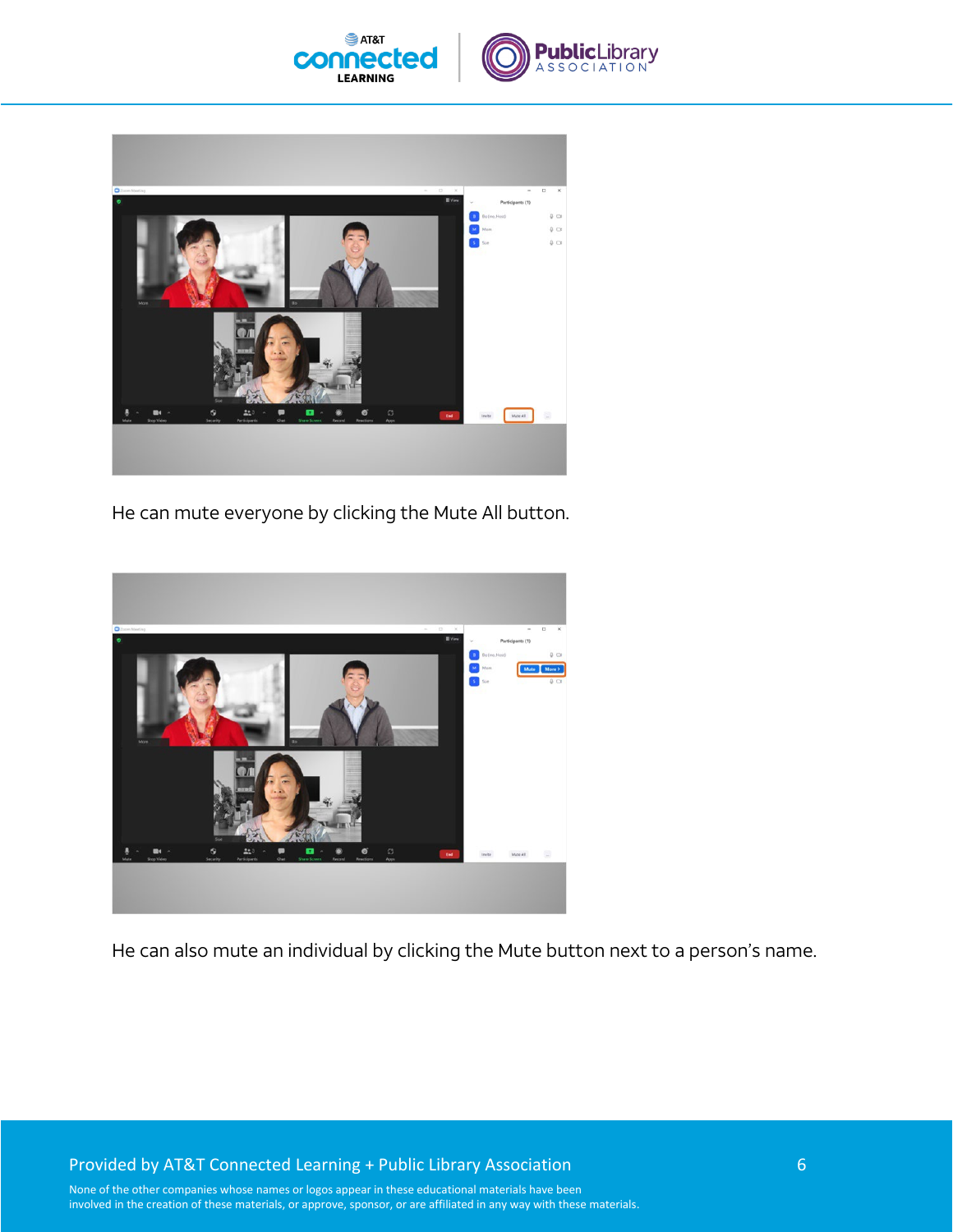



Bo can record the meeting and save it to his computer or to his online Zoom account. It's always recommended that you let people know when you plan to record a meeting.



When Bo is ready to end the meeting, he clicks End,

Provided by AT&T Connected Learning + Public Library Association 7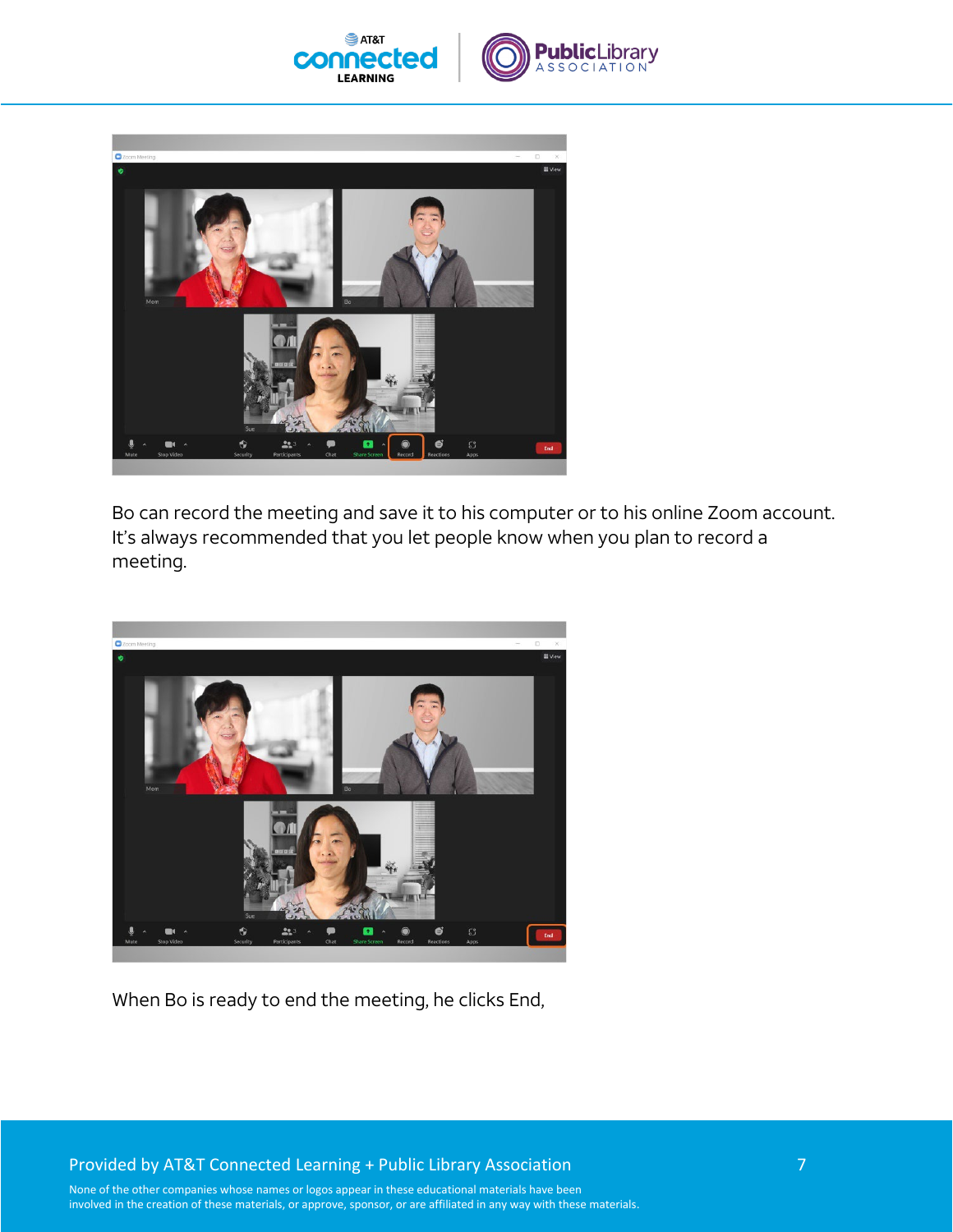



then End Meeting for All.

| Zoom Cloud Meetings | zoom                  | $\Box$<br>$\times$<br>$\overline{\phantom{0}}$ |
|---------------------|-----------------------|------------------------------------------------|
|                     |                       |                                                |
|                     | <b>Join a Meeting</b> |                                                |
|                     | Sign In               |                                                |
|                     |                       |                                                |
|                     | Version: 5.9.1 (2581) |                                                |
|                     |                       |                                                |

This ends the meeting for all participants.

Provided by AT&T Connected Learning + Public Library Association 8